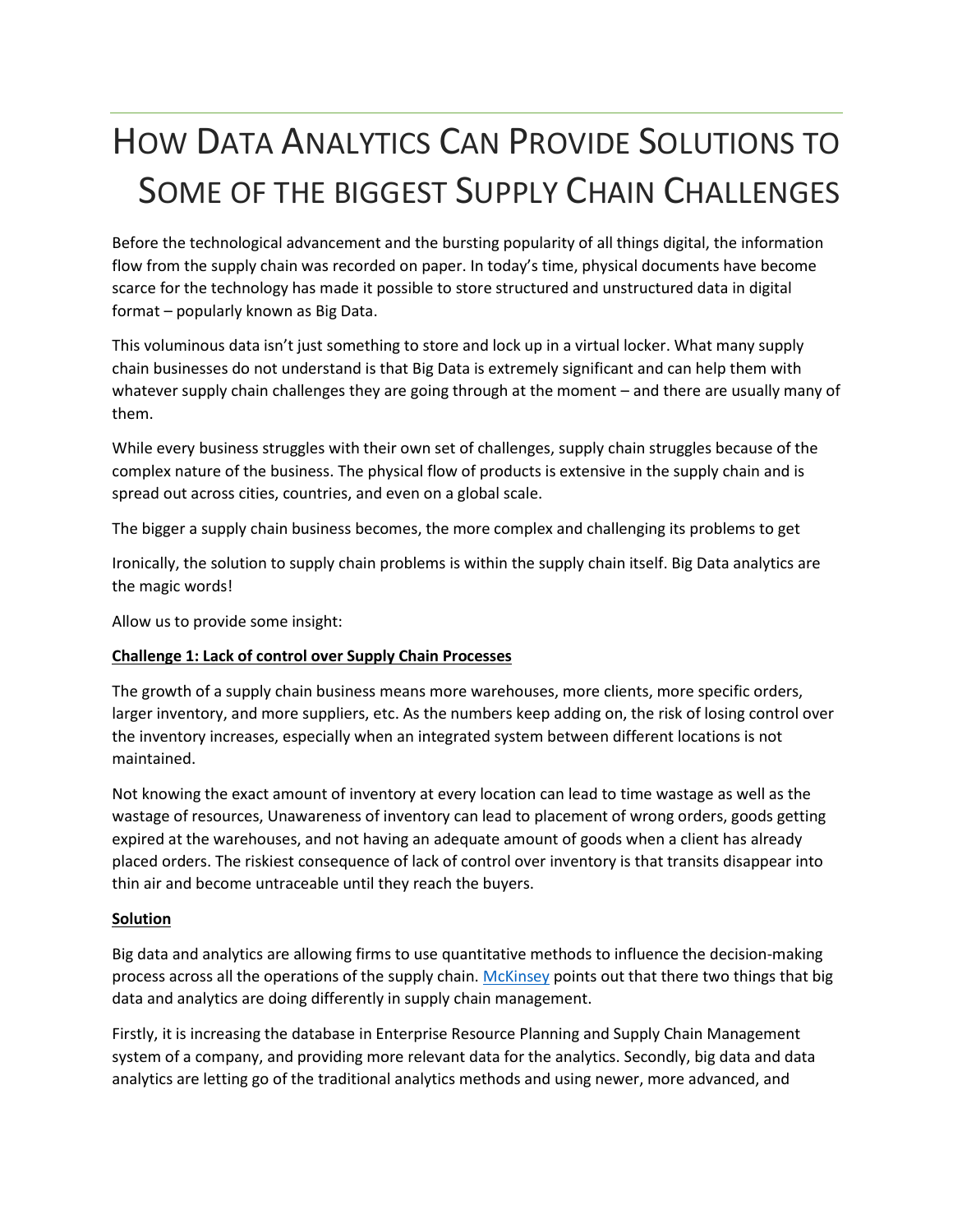powerful analytical tools and methods on newer and older data sources to derive intelligence for supply chain management decisions.

These advanced data analytics and the decisions based on it is increasing the efficiency of the front-line operations and leading to wiser and more productive strategic choices of the selection of supply chain operating models.

Technology and robotic process automation are also playing a gigantic role in expanding the database and providing relevant information for advanced data analytics. As [a publication on research gate](https://www.researchgate.net/publication/323992672_Big_data_and_its_impact_on_digitized_supply_chain_management) pointed out, inventory management and warehouse management has been modified greatly with modern systems and creating better data resources and contributing to the database for analytics. An organization who is making the best out of data analytics for their supply chain management are drawing the biggest data from Radio Frequency Identification, automated sensors, connectivity, and intelligence with material handling, and packaging system applications, etc.

These techs keep a minute by minute data of the inventory system, recording every movement and passing it on to the database and upgrading the entire supply chain management system. This leads to a streamlined and efficient order processing and extremely organized management of the inventory in the warehouses all across the globe.

Once data and technology ensure near-perfection in inventory management, it also allows supply chain businesses to reassess their competitive strategies. Leading supply chain firms are using both to gain visibility on their expenditure, to maintain efficient inventory tracking, to recognize the price and performance trends, and to improve their process efforts, etc.

It needs to be remembered that one cannot do without others. All the technology leads to superior data sources, yet without analytics, all that data would just be sitting there.

Organization and their supply chain management need to capitalize on the data via analytics and not only excel with their inventory management but also work towards gaining speed and leading the industry by attaining competitive advantage.

### **Challenge 2: Slow Reaction Time**

In the distribution business, another factor matters almost as much as the cost – quick reaction time. It is also a factor that can give businesses a competitive edge.

Not considering the extremely rare goods, there's hardly ever only one supplier of desired merchandise, and clients wouldn't miss a beat in leaving their suppliers high and dry if they fail to deliver on time.

Yet it is one of the biggest challenges supply chain businesses suffer from and there are many reasons behind it. Slow order processing, products placed in the wrong warehouses, frequently out-of-stock, etc. are some of the common reasons.

The only way supply chains can prosper is when the processes in their warehouses move swiftly and efficiently, but how does one do that?